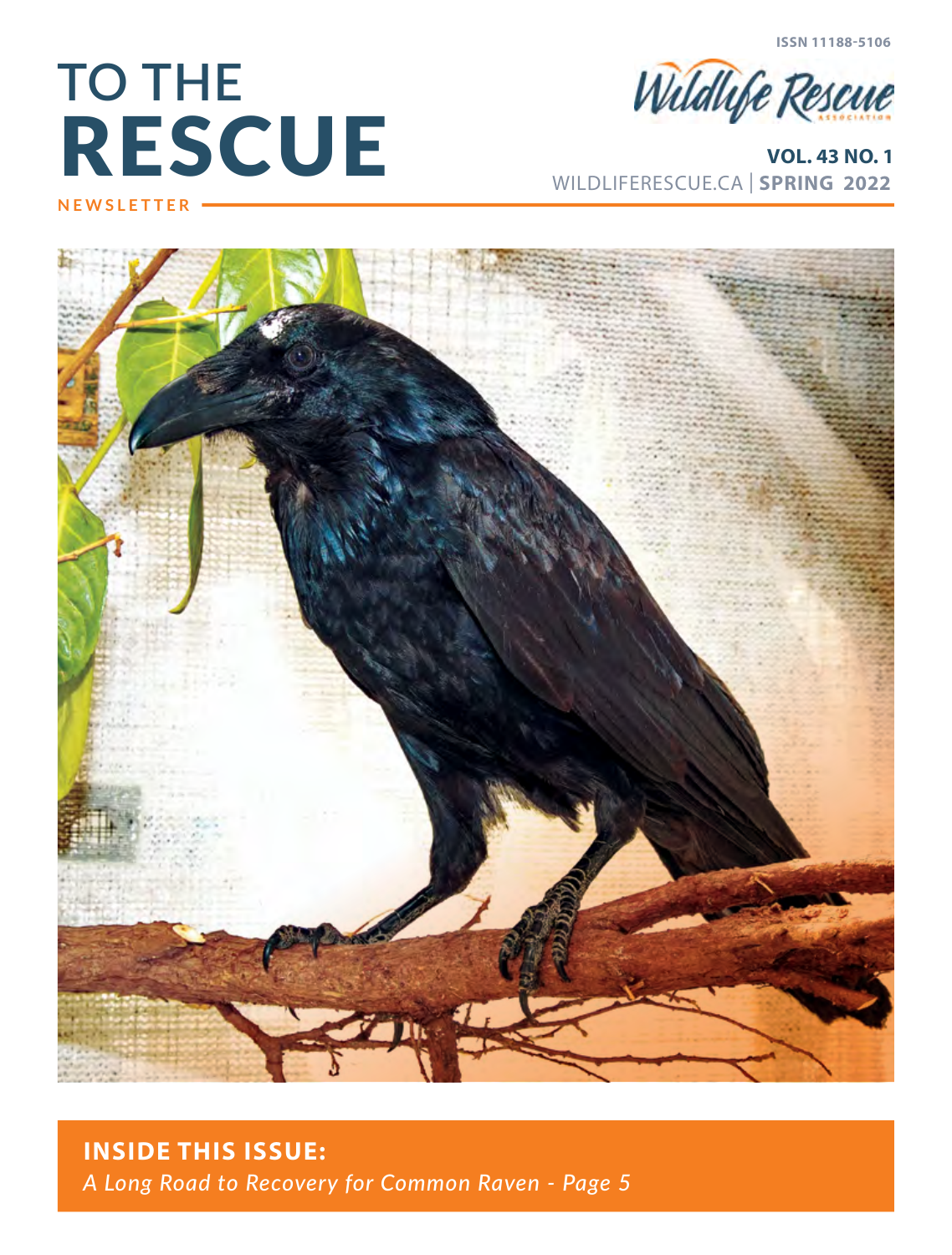Wildlife Rescue



*Co-Executive Directors* Linda Bakker & Coleen Doucette

## **A MESSAGE FROM THE EXECUTIVE DIRECTORS**

2021 was a year of many unprecedented events for Wildlife Rescue, both in animal emergencies and in celebrations of our community. We couldn't be more proud of our team and more grateful for our community of supporters as we've moved into 2022 stronger together, and prepared for this ever-changing world.

The past year saw weather events like never before, both extremes of heat and cold, and the number of animals admitted to the Wildlife Hospital was higher than any time in our 43-year history.

On top of this, the Wildlife Rescue Support Centre was contacted 32,826 times. Our incredible, dedicated team of staff and speciallytrained volunteers were there 365 days of the year to support you with anything from the best way to help an animal in distress to tips on caring for wildlife in your own backyard.

Wildlife Rescue celebrated two donation matching campaigns in 2021 and exceeded both of our original fundraising goals, even holding our first-ever triple donation match—all because of the generosity of supporters like you. Thanks to you, we were able to install a new space for animals to be received, and we admitted and treated over 6,000 animals!

Thank you for keeping up to date with Wildlife Rescue and for your support—saving wild lives is only possible because of you.

Warmly,

**Coleen Doucette and Linda Bakker** Co-Executive Directors, Wildlife Rescue Association of BC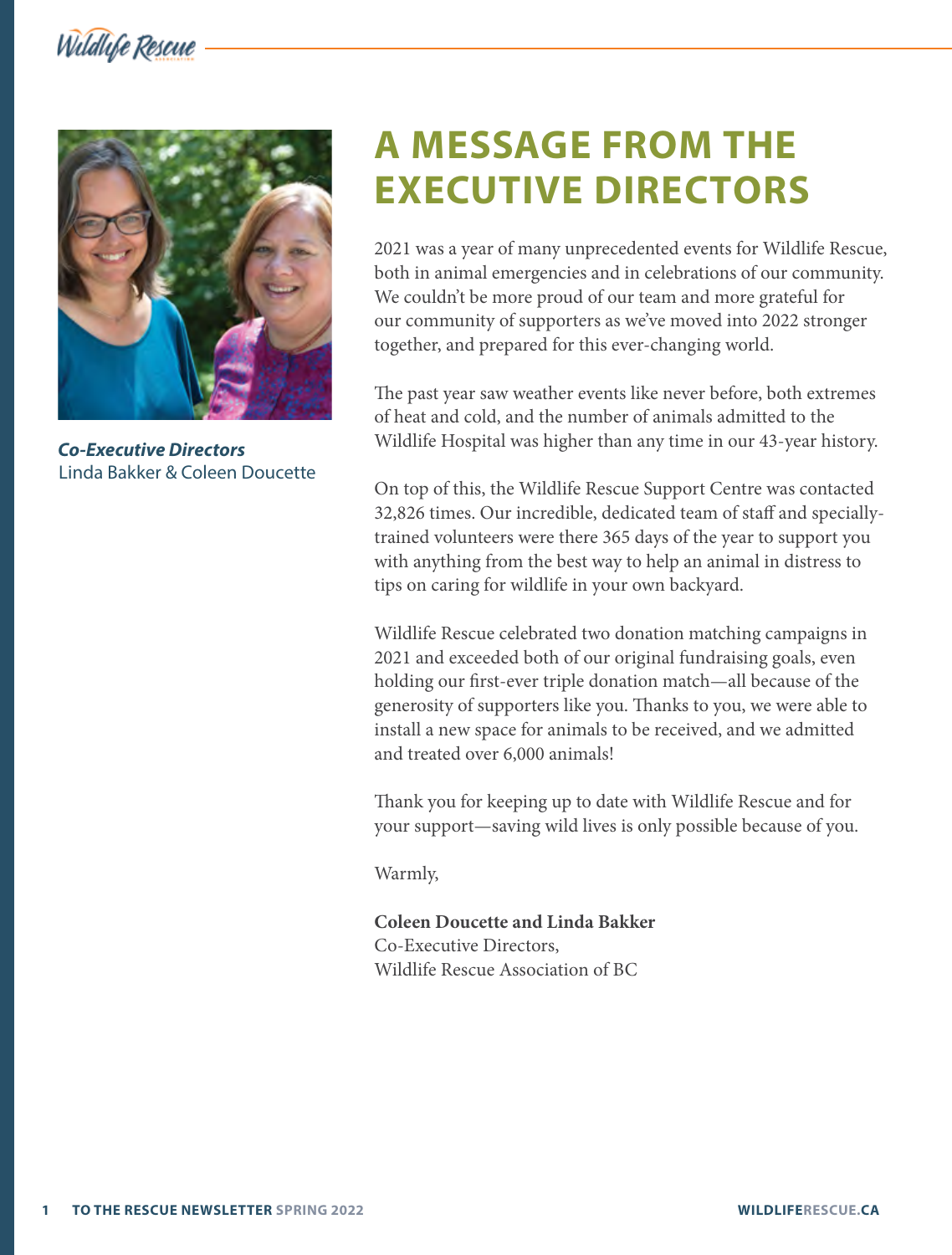

## **INTRODUCING NEW SPACES IN ANIMAL CARE** *Made Possible By Caring People Like You!*

In 2021, we put out an urgent call for support to build three new Animal Care spaces. Generous wildlife enthusiasts like you rose to the occasion and we're thrilled to be able to provide you with an update.

As of today, the Admission Structure is now up and running! It was immediately put to use for animal intake just the other day we had birds there waiting calmly and comfortably for treatment. This space will continue to be absolutely vital to our operations once the warmer weather arrives.

However, help is still needed to complete the other two structures in 2022. Animal patients are steadily increasing and putting pressure on the existing infrastructure at Wildlife Rescue. In 2021, the Wildlife Hospital treated more than 6,000 animals—a significant rise from the year before!

#### **To meet the growing need, Wildlife Rescue hopes to construct the following Animal Care spaces.**

#### **Flight Evaluation Enclosure**

A dedicated flight testing enclosure will allow Wildlife Technicians to assess the extent of wing injuries in newly admitted patients and the readiness of existing patients to progress to the next step in their recovery journey.

#### **Animal Care Work Areas**

The animal care work areas will protect volunteers and staff from the elements as they prepare species-specific meals, wash and sanitize dishes, build new wildlife enclosures, and train new volunteers in animal care.

#### Please give to support important upgrades to Wildlife Rescue today!

**wildliferescue.ca 604-526-2747 ext. 502**

With animal admissions ever-increasing these new spaces are crucial, but they can only be built with your support. Please consider giving today, so we can be ready for the influx of helpless babies, migration injuries, and other animal emergencies in the challenging months ahead.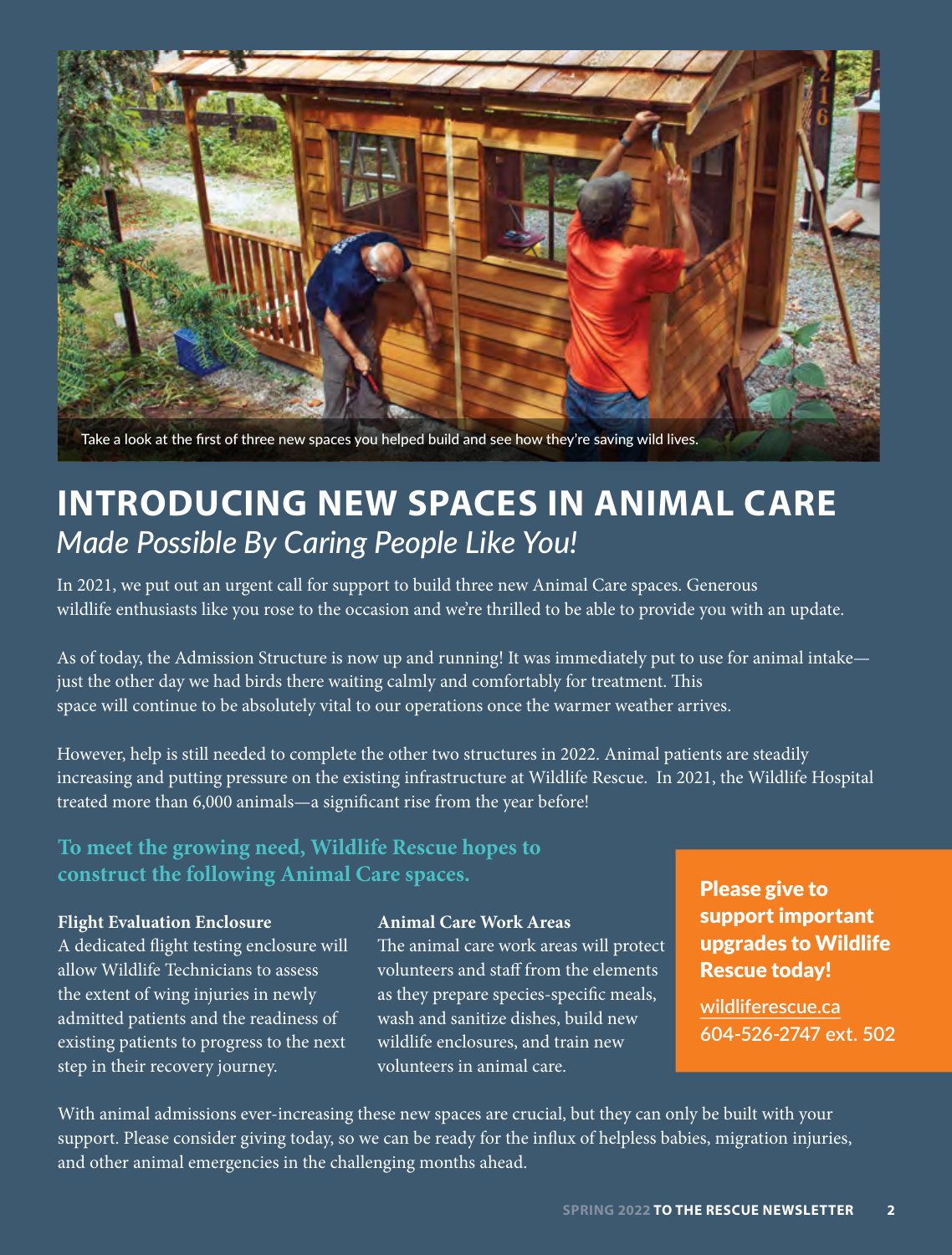



Somewhere on the misty islands of Haida Gwaii, bushes rustled as a big black bird hopped awkwardly on the ground. The sound attracted the curiosity of a bystander walking on a path nearby. Peering through thick leaves, they were surprised to discover a raven!

Being jet-black from head to toe, it was hard to see why the raven was acting so strangely upon first glance. However, it soon became clear that this beautiful bird was bleeding and badly injured.

When the compassionate people at Gwaii Animal Helpline received the call about a local raven in trouble, they didn't waste a second. Across Canada, the Common Raven is an important icon to Indigenous peoples—held in high esteem as a symbol of knowledge and creation, especially in Haida Gwaii.

Your generosity helped save an injured raven all the way from Haida Gwaii!

Gwaii Animal Helpline reached out to Dr. Walton at the Dewdney Animal Hospital for advice. He knew just who to call and quickly alerted our team at the Wildlife Hospital of the raven's fragile condition. In no time at all, we collaborated with Pacific Coastal Airlines to organize and transport the injured bird to our centre.

When the raven was admitted, Wildlife Rescue staff discovered they had parasites and a large laceration wound on their keel. Our staff leapt into action, providing antiparasitic treatment and quickly arranging a surgery with the veterinary surgeons from Dewdney.

For the next couple of weeks, the raven was given antibiotics to prevent infection as well as medication for pain and inflammation. During this time, Wildlife Technicians worked diligently to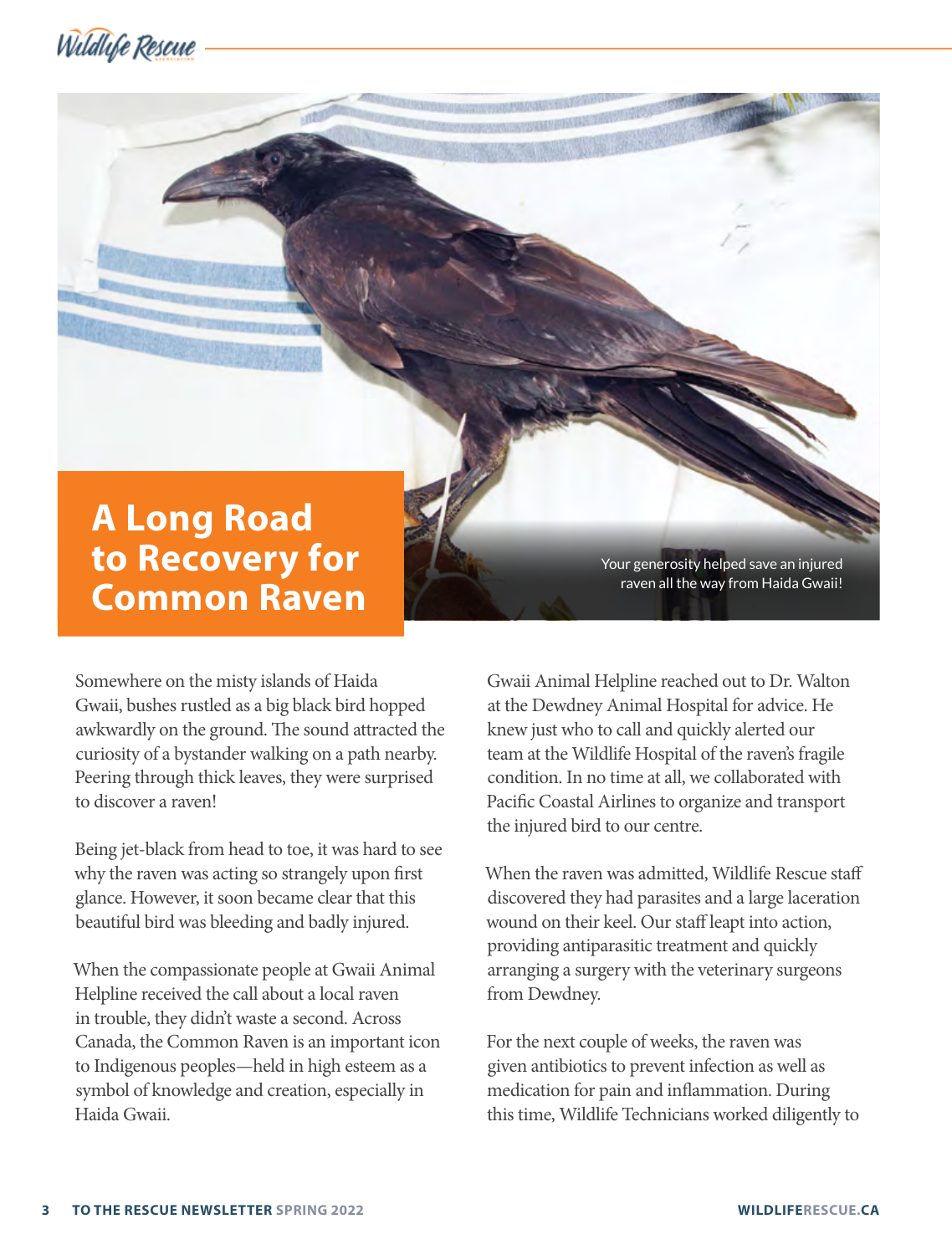Wildlife Rescue

keep the wound site clean and re-apply bandages… but the raven had other ideas.

Whenever staff had their backs turned, the clever bird would remove the coverings as if they knew when we weren't looking! Known for their craftiness, ravens are among the smartest of all birds and are often featured in Indigenous legends as mischief-makers—something our hospital staff witnessed first hand.

This raven was particularly feisty, which made cleaning the wound and changing the bandages an interesting daily challenge for our team. And the mischievous black bird had even more tricks up their sleeve.

Because of their intelligence, adult ravens often feel stressed in captivity, which means they need

*"Ravens are among the smartest of all birds and are often featured in Indigenous legends as mischief-makers—something our hospital sta***!** *witnessed* **"***rst hand."*

extensive enrichment. If they're not constantly challenged there's a good chance they'll become destructive and tear apart whatever they find around them, including their enclosure. Despite our best efforts, this raven's habitat needed sizable repairs later on.

Keeping the mind of a corvid, such as this raven, occupied in care can be extremely difficult! However, there's a fine line between preventing further injury after surgery and inducing boredom that causes emotional distress.

Knowing this, technicians rearranged the enclosure twice a week, changing the location of the perches and greenery to simulate the raven's natural habitat and foraging behaviours. Trays of mulch provided caching areas as these birds naturally save food

to eat later. For added comfort, the raven also received a small splash pool to cool off in on hot days.

Wildlife rehabilitation often requires a degree of creativity and resourcefulness, but our enrichment specialist had to create a plan specifically for this raven! To keep this brainy bird as mentally stimulated as possible, the team used different methods of feeding and a variety of meals.

Food was hidden in things like cardboard tubes, egg cartons, or boxes, so that the smart bird had something to open or peck through before they could enjoy their meal. First on the menu was frozen fish heads and mice, prey that the raven would scavenge for in nature. They also received spears of fruit on branches from the local blackberry bushes on our property.

In time, the raven's wound was fully healed, which meant the moment had arrived for them to spread their impressive wings once more. The large black bird was brought to our Raptor Flight Aviary where they had plenty of space to practice and build up important muscles for flight.

After an incredible 81 days in care, our team was elated to see that this intelligent bird was finally ready to return to the wild! At that time, the raven was sedated and put in a specially-made kennel to prevent them from hurting themself on the long trip back to Haida Gwaii.

Finally, the raven was released where they rightfully belong, to once again soar the skies of the islands they calls home. And it's all thanks to you!

#### Be a lifeline to animals in need by giving today!

**wildliferescue.ca | 604-526-2747 ext. 502**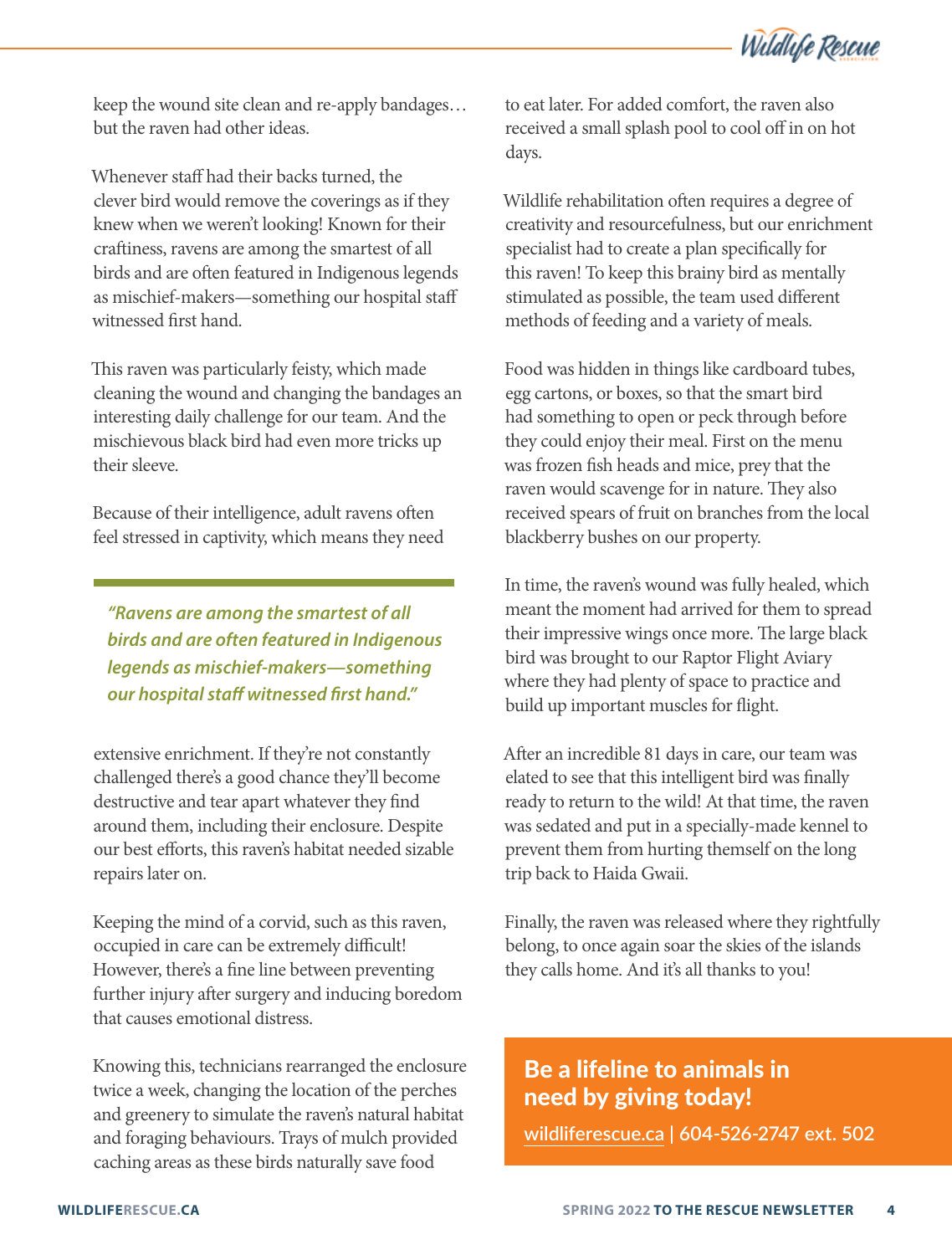

Pictured here: Grace, Practicum Student at Wildlife Rescue

At Wildlife Rescue, volunteers are an integral part of the team. From animal care support to helpline calls to rescue, transport, and release—volunteers help educate the public and ensure the wellbeing of wild lives in BC.

A volunteer since November 2018, Rita Manning has worked in most areas of our organization. She initially began working on the Support Centre team, answering calls and responding to wildlife emergencies, but quickly branched out into animal care and wildlife transports. Over the years, Rita has worked her way to staff assistant in the Medical Centre and is also one of a few volunteers specially trained in caring for bats!

#### **We sat down with Rita to see what inspires her to volunteer with Wildlife Rescue.**

#### **Why do you support WRA?**

*"Numerous reasons! I love animals, and I love the people there—the organization's heart is in the right place."*

#### **What has been your best memory with the organization?**

*"In the Support Centre, I've witnessed a general faith in humanity. People always go out of their way. Once, a construction worker saw an injured gull on the Pitt Meadows bridge, so we tried to organize a volunteer to go pick it up. He retrieved the bird and just drove it in directly himself. We're o*!*en relying on the public, and they are incredibly accommodating.* 

*Another time, I saw a robin come into Animal Care that had hit a window and had one eye bulging out of its head. I didn't think it would make it, but it was rehabilitated and we released it."*

#### **What would you encourage others to do in these challenging times for wildlife?**

*"Just keep an eye out, and try to help out when you can."*

#### **What is it like to volunteer in the spring?**

*"Crazy chaotic. You never feel like you can keep up with all the calls. In the Animal Care side of things there's always a task still to be done. But I like it, it's busy. Ducklings are really messy though."*

#### **Is there anything else you'd like to share?**

*"I love bats, so that's the one thing I really enjoy doing."*

**A big thank you to Rita for her time, passion, and dedication to saving wild lives in BC!**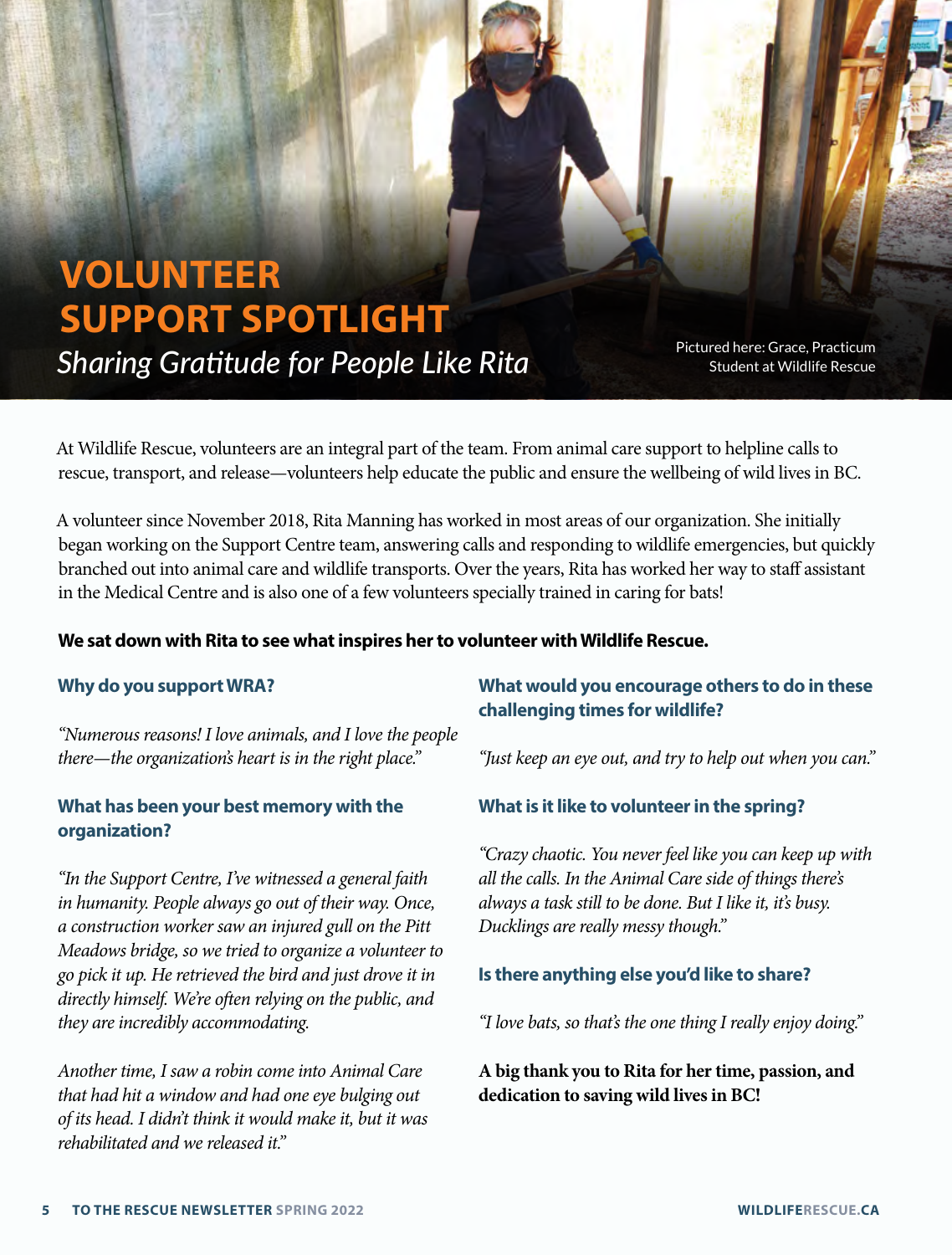### **INVITING YOU TO GET INVOLVED!** *Come Volunteer With Wildlife Rescue*

Spring and summer is the busiest time of year at Wildlife Rescue, as we receive lots of baby birds in need of care and feeding from dawn until dusk. That's why, each year, we recruit about 100 new volunteers to join our team in various roles across the organization.

Our volunteers have a huge impact on the quality of care we provide our patients and the number of animals we're able to transport to our site, admit, and successfully rehabilitate. Plus, volunteer support is integral to ensuring all of this runs smoothly! Whether their role is frontline or behind-the-scenes, we are extremely grateful for everything they do.

#### **We recruit for:**

#### **Animal Care**

Volunteers prepare species-specific food, clean and prepare enclosures and habitats, as well as wash dishes and mop—rain or shine!

#### **Rescue, Transport and Release**

Volunteers transport contained animals from members of the public to our site to rehabilitate them and they also get the rewarding task of releasing animals back into their natural habitat.

#### **Gardening and Maintenance**

These teams are vital to keeping the facility running smoothly. Gardeners landscape the site and are currently planning a wildlife garden to grow fresh food for animal patients. The maintenance team is responsible for fixes and upgrades on our site, such as repairing animal enclosures to keep predators out and recovering animals safely inside.

*Our volunteers come to us for a variety of reasons! To meet new, like-minded people, learn more about urban wildlife, give back to their community, or even gain work experience. We welcome everyone who is enthusiastic to take initiative to get jobs done and keen to work with a team to achieve a common goal.*





If you'd like to lend your time to animals in need, head to our website to apply online.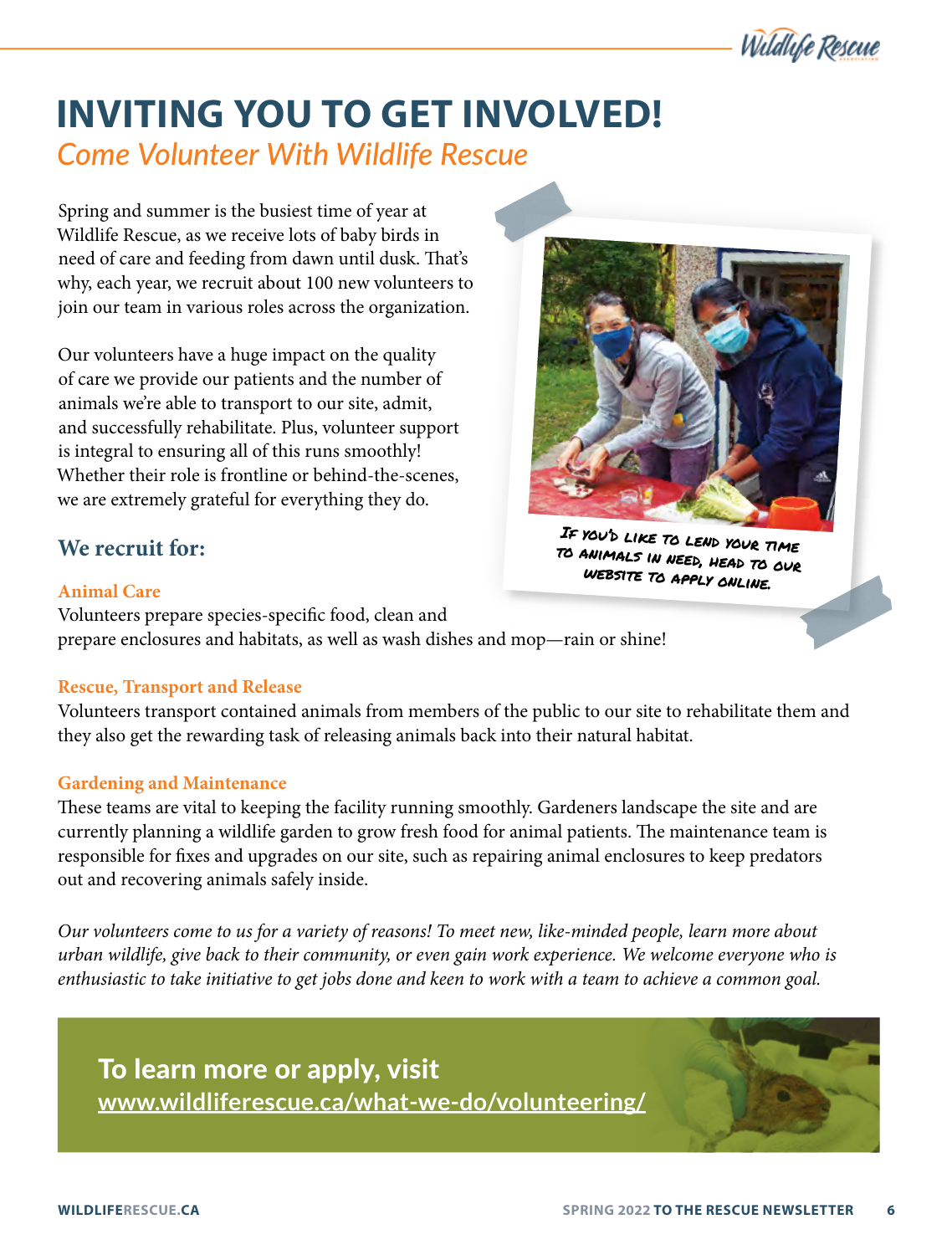Wildlife Rescue

Anna's Hummingbird

# **LET YOUR LEGACY** BE WILD

For over 42 years, we have cared for the largest number of injured animals in Canada! Please include Wildlife Rescue in your estate planning.

**Give wildlife a second chance at a natural life. (604) 526 - 2747, ext 502 | giving@wildliferescue.ca**

### **ON THE BLOG**



### GET READY FOR SPRING

Every year, signs of spring fill the air as we feel the temperatures lifting, hear the chorus of year-round and migratory birds returning and the smell of fresh green grass as we step outside. It's the perfect time to welcome this revitalizing energy into your backyard by preparing for these feathered friends.

In British Columbia Chickadees, Sparrows, Starlings, Robins, Northern Flickers, Bushtits, Finches, Steller's Jay and Hummingbirds are a few of the common backyard birds looking for mates and shelter to thrive during the busy season.

Learn more about how to prepare for these feathered friends: www.wildliferescue.ca/2021/02/05/spring-into-action/



### **CHARITY CAR PROGRAM**

*Supports Wildlife Rescue Association of BC*

**Donate your old vehicle and AA-Wong's Towing Ltd. will recycle it for you.**

You will receive a minimum \$50 tax-deductible receipt for the assessed value of your car and net proceeds donated to Wildlife Rescue. AA Wong's Towing will also donate their administrative fee so that 100% of the proceeds go to Wildlife Rescue.

Call the donation hotline at (604) 321-2277 or visit charitycarprogram.ca

## **Follow Wildlife Rescue!**

**For patient updates, tips, and** *<u>education on co-existing with wildlife.*</u>

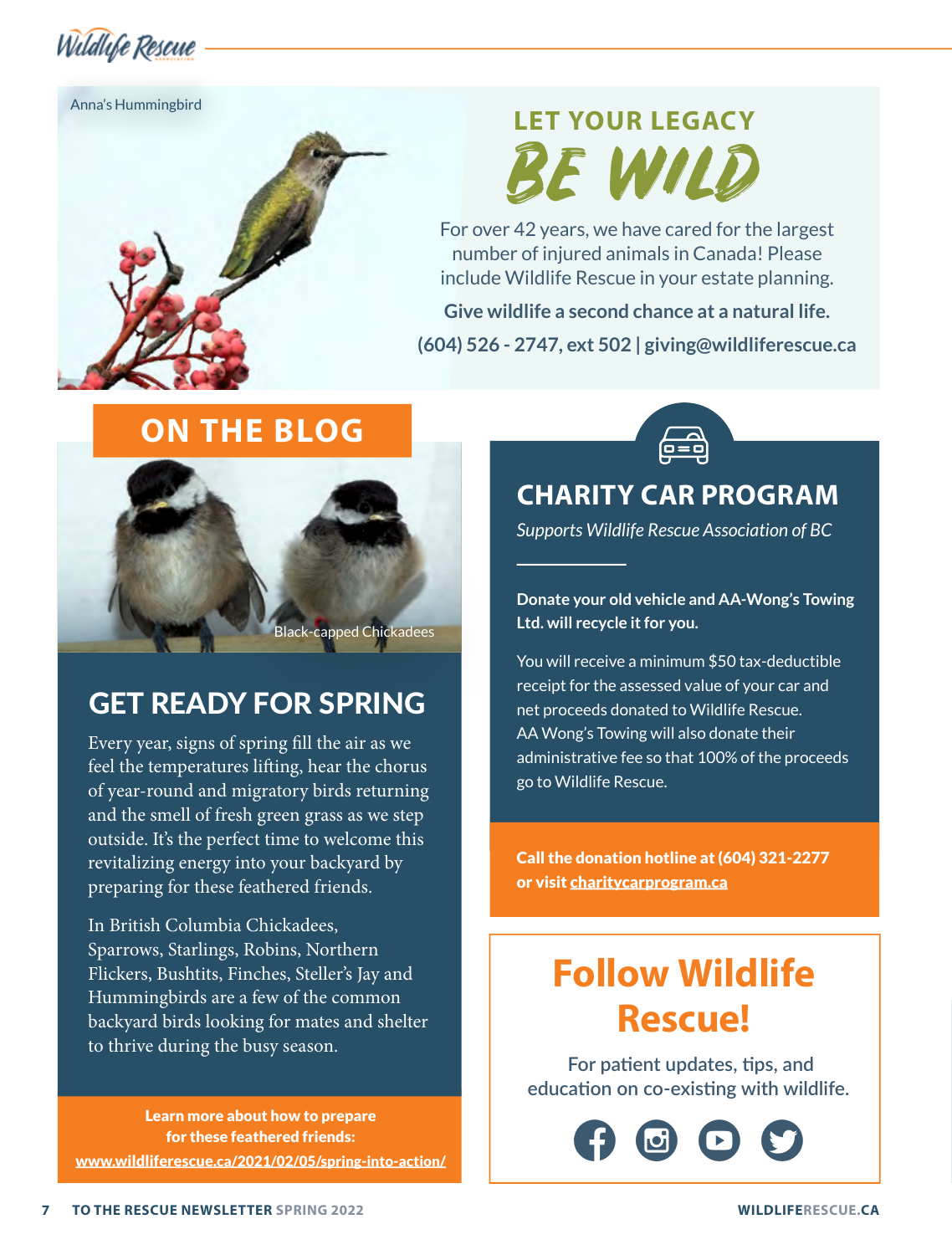## **WILDLIFE EMERGENCIES CAN HAPPEN AT ANY TIME.**

*Help Wildlife Rescue be prepared.*

Spotted Sandpiper

## **BECOME A MONTHLY FREEDOM PARTNER**

42 years ago, a group of people who value wildlife just like you, took action to help injured and orphaned animals who needed a helping hand. Today, your wildlife hospital is a leader in rehabilitation in North America.

Wildlife Rescue's goal is to carry on our important work for the next 40 years and beyond. This means strengthening sustainable capacity.

### **Join the Monthly Freedom Partners!**

**As little as \$20 a month helps provide complete care for one animal through release. Choose an amount that works with your monthly budget.** 

### **IT'S EASY AND YOU ARE SAVING LIVES EVERY SINGLE DAY!**

 $\mathbb{Z}$ 

**visit** wildliferescue.ca/give

**email** giving@wildliferescue.ca

**call** (604) 526-2747, ext. 502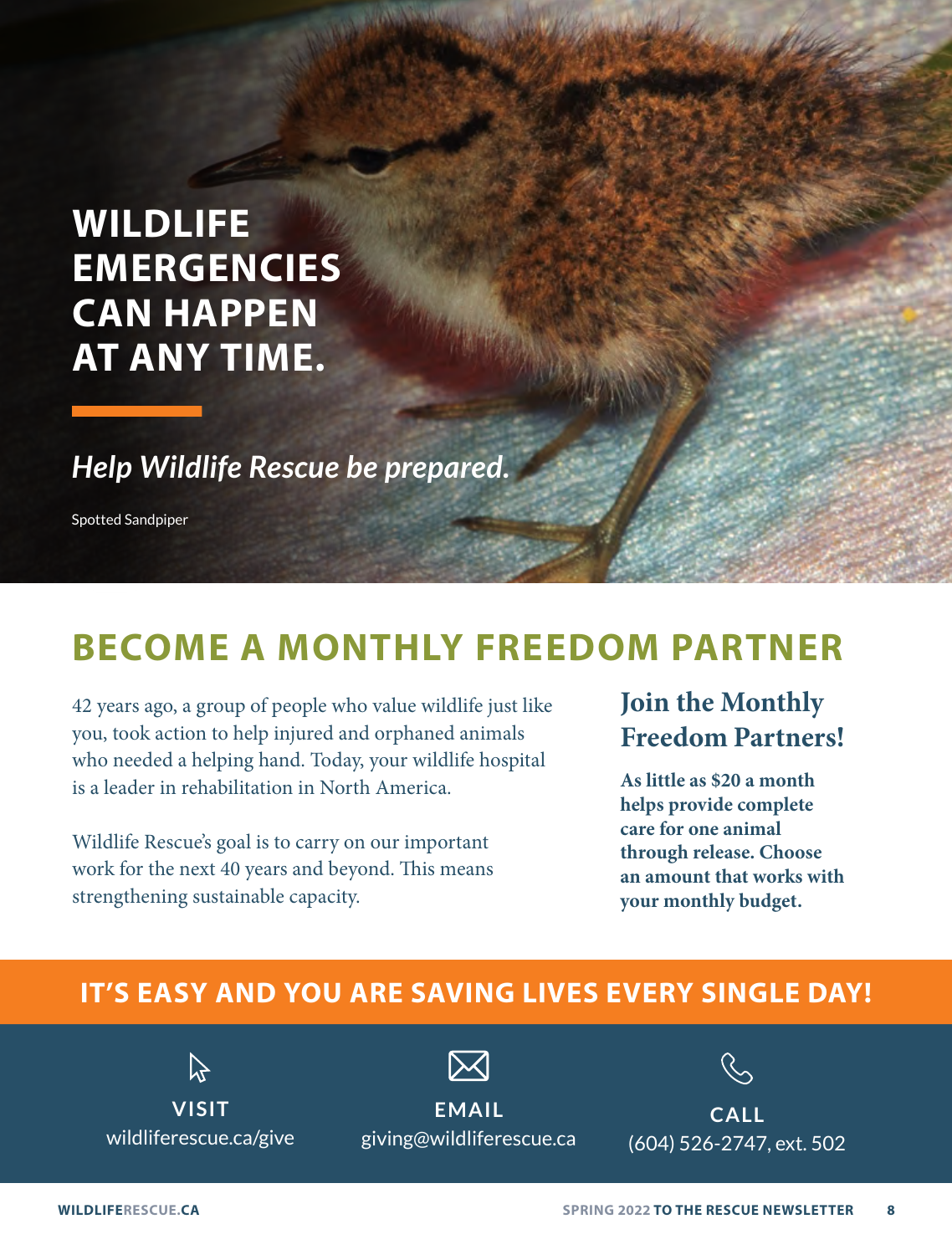

# **ANTICIPATING OUR BUSIEST SPRING TO DATE**

## *How You Can Make an Impact*

**With spring on the horizon, baby animals are on the way! It's the most exciting time of year for BC's wildlife, but more animal activity means more wildlife emergencies.** 

With environmental crises like wildfires, flooding, and heat domes on the rise, we've seen more animals in distress year after year. And Wildlife Rescue expects this spring to be the busiest season for our hospital to date.

Animals and their young will be depending on you for their survival throughout the upcoming months. Thankfully, your support makes a world of difference! With your help we can respond quickly, ensuring that distressed animals have critical health assessments and emergency medical treatment. More importantly, we can work to prevent as many wildlife emergencies as possible, before they happen.

Right now, hospital preparations are already underway! But we'll need as much help as possible to meet the demand in the busy days ahead. Thankfully, we'll be sharing some exciting news with you soon. Stay tuned for an amazing opportunity to multiply your impact and ensure the survival of countless orphaned and injured wildlife and their babies this spring.